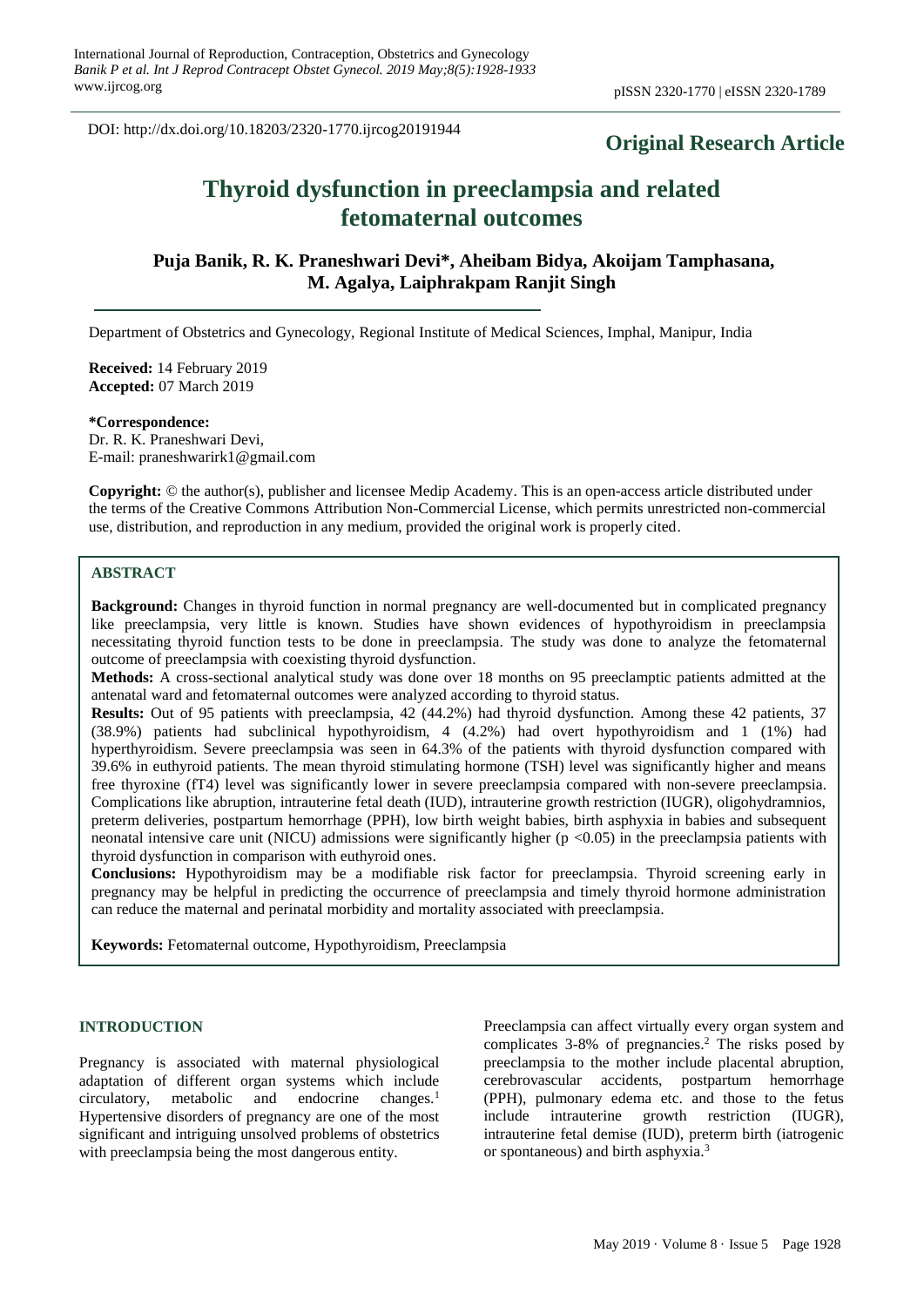Thyroid hormone plays a role in placental development and is an important regulator of various metabolic and inflammatory processes. During normal pregnancy, changes in thyroid function are well-documented, but information about thyroid function in complicated pregnancy is scanty.

Maternal hypothyroidism is the most common disorder of thyroid function in pregnancy and is associated with fetal effects such as fetal loss, preterm birth, low birth weight, increased neonatal respiratory distress, low intelligence quotient (IQ) of off-springs and adverse maternal outcomes such as pregnancy induced hypertension, postpartum haemorrhage and placental abruption.<sup>4</sup> Although pregnancy is usually associated with mild hypothyroidism, preeclamptic patients have higher incidence of hypothyroidism that might correlate with the severity of the condition.<sup>5</sup>

The probable explanations for the association of preeclampsia with hypothyroidism have been found in many studies. Reduced thyroid hormones in preeclampsia have been explained to be due to the loss of thyrotropin and protein bound hormones in the urine.<sup>6</sup> Hypothyroidism can cause vascular smooth muscle contraction in systemic and renal vessels leading to increased diastolic pressure and peripheral vascular resistance thereby decreasing tissue perfusion.<sup>7</sup>

The present study was undertaken to determine the frequency of thyroid dysfunction in preeclamptic patients and analyze the consequent fetomaternal outcomes.

### **METHODS**

A cross-sectional analytical study was conducted in the Department of Obstetrics and Gynecology, Regional Institute of Medical Sciences (RIMS), Imphal, Manipur from September 2016 to February 2018. Of all women attending the antenatal clinic, a total of 95 preeclamptic patients fulfilling the inclusion and exclusion criteria were recruited for the study.

#### *Inclusion criteria*

• Preeclamptic pregnant women between 18-45 years of age with more than 20 weeks of gestation admitted at the antenatal ward of the Department of Obstetrics and Gynecology, RIMS, Imphal, Manipur, India.

#### *Exclusion criteria*

- Age  $<18$  years and  $>45$  years
- Patients with gestational hypertension without proteinuria
- Women with history of chronic hypertension
- Other medical conditions like chronic kidney disease, chronic liver disease and autoimmune diseases.

After obtaining an informed written consent, a comprehensive history was taken from each patient followed by general physical and gynecological examination. All routine and specific investigations for preeclampsia were done. A fasting venous sample of 2ml was withdrawn by antecubital venepuncture for the estimation of serum levels of thyroid-stimulating hormone (TSH), free triiodothyronine (fT3), free thyroxine (fT4).

#### *The trimester specific normal range of TSH<sup>8</sup>*

- First trimester: 0.1-2.5 mIU/L
- Second trimester: 0.2-3 mIU/L
- Third trimester: 0.3-3 mIU/L

According to the reports of the thyroid function tests or on the basis of history of thyroid disease already on medication or not, those preeclamptic patients were divided into 2 groups- one with thyroid dysfunction and the other euthyroid preeclamptic patients. The fetomaternal outcomes were determined and analyzed in both the above mentioned groups.

#### *Statistical analysis*

Data was analysed using SPSS version 21.0 IBM. Descriptive statistics like mean, percentage, standard deviation (SD) were used. For inferential statistics, Chi square test, Fisher's exact test and independent sample ttest were utilized and p value <.05 was taken as statistically significant.

#### **RESULTS**

Out of 95 preeclamptic patients, 42 (44.2%) were found to have thyroid dysfunction with 37 (38.9%) patients having subclinical hypothyroidism, 4 (4.2%) overt hypothyroidism and 1 (1%) hyperthyroidism (Table 1).

#### **Table 1: Distribution of patients according to thyroid status.**

| <b>Thyroid status</b>     | <b>No. of patients</b><br>$(n=95)$ | $\frac{0}{0}$ |
|---------------------------|------------------------------------|---------------|
| Euthyroid                 | 53                                 | 55.8          |
| Thyroid dysfunction       | 42.                                | 44.2          |
| Hypothyroid (subclinical) | 37                                 | 38.9          |
| Hypothyroid (overt)       |                                    | 4.2           |
| Hyperthyroidism           |                                    | 11            |

Majority of the patients, that is, 62.3% of euthyroid preeclamptic patients and 57.1% preeclamptic patients with thyroid dysfunction were in the age group of 26-35 years respectively. There was no statistical significance in the age distribution in the two groups  $(p=0.375)$ . The mean age of patients with thyroid dysfunction was 29.86±5.68 years which was not statistically different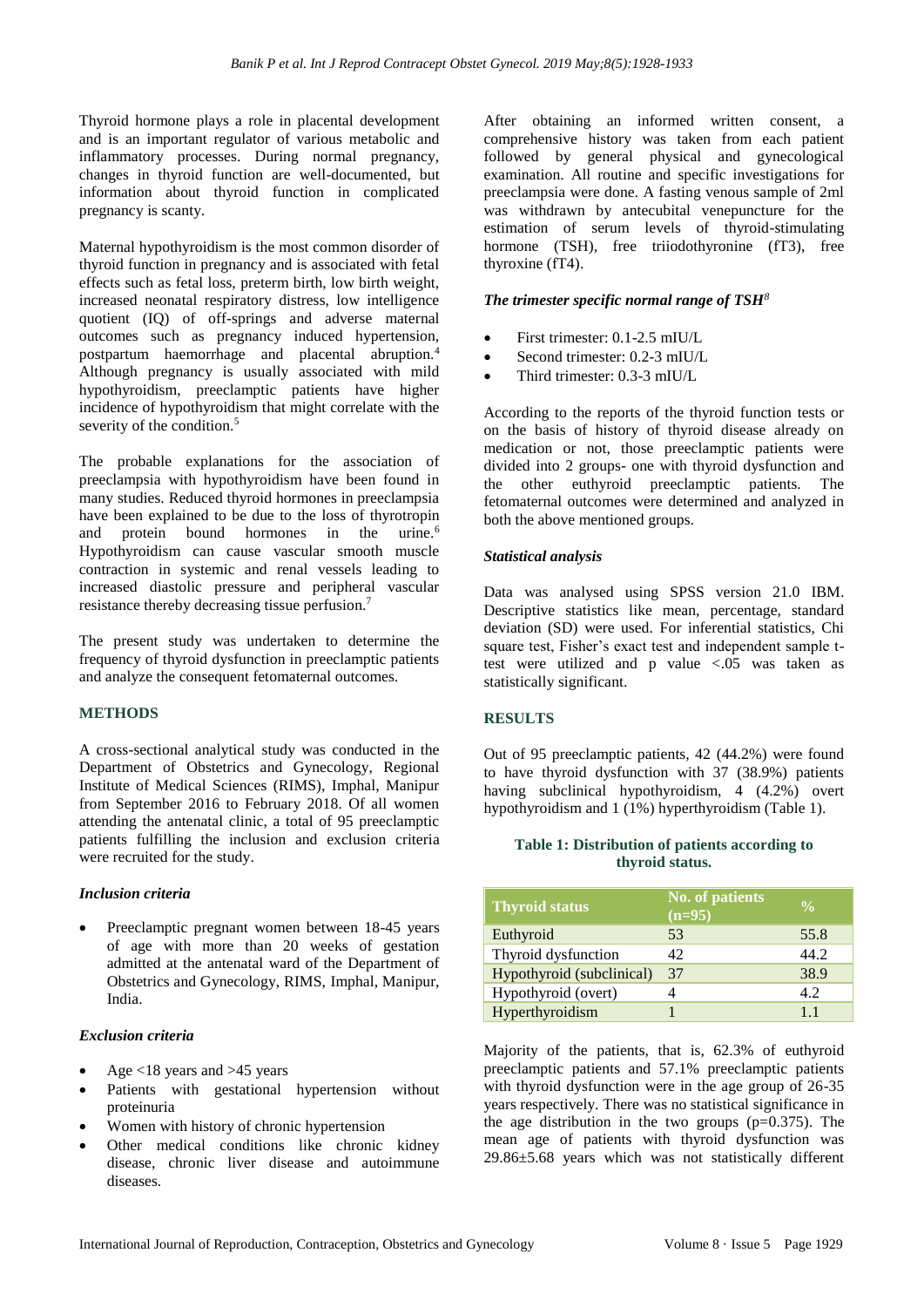$(p=0.470)$  from that of the euthyoid ones, that is, 30.70±5.55 years (Table 2).

**Table 2: Age distribution of patients according to thyroid status.**

|                 | <b>Thyroid status</b>                     |                       |                          |            |
|-----------------|-------------------------------------------|-----------------------|--------------------------|------------|
| Age in<br>years | <b>Thyroid</b><br>dysfunction<br>$(n=42)$ | Euthyroid<br>$(n=53)$ | <b>Total</b><br>$(n=95)$ | p<br>value |
| 18-25           | $11(26.2\%)$                              | $8(15.1\%)$           | 19 (20%)                 |            |
| $26 - 35$       | $24(57.1\%)$                              | 33 (62.3%)            | 57 (60%)                 | 0.375      |
| 36-45           | 7(16.7%)                                  | 12 (22.6%)            | 19 (20%)                 |            |
| Chi-Square Test |                                           |                       |                          |            |

Nullipara accounted for 45.2% of the preeclampsia patients with thyroid dysfunction and 45.3% of euthyroid preeclampsia patients. There was no statistically significant difference in parity  $(p=.068)$  in the two groups (Table 3).

#### **Table 3: Parity distribution in relation to thyroid status of patients.**

|                  | <b>Thyroid status</b>                     |                       |                          |            |
|------------------|-------------------------------------------|-----------------------|--------------------------|------------|
| <b>Variables</b> | <b>Thyroid</b><br>dysfunction<br>$(n=42)$ | Euthyroid<br>$(n=53)$ | <b>Total</b><br>$(n=95)$ | p<br>value |
| Para 0           | 19 (45.2%)                                | 24 (45.3%)            | 43 (45.3%)               |            |
| Para 1           | 14 (33.3%)                                | $14(26.4\%)$          | 28 (29.5%)               |            |
| Para 2           | 5(11.9%)                                  | 15 (28.3%)            | $20(21.1\%)$             | 0.068      |
| Para 3           | $2(4.8\%)$                                | $0(0\%)$              | $2(2.1\%)$               |            |
| Para 4           | $2(4.8\%)$                                | $0(0\%)$              | $2(2.1\%)$               |            |
|                  | Chi-Square/Fisher's Exact Test            |                       |                          |            |

It was found that severe preeclampsia was seen in 64.3% of the patients with thyroid dysfunction compared with 39.6% in euthyroid patients which was statistically significant (Table 4).

#### **Table 4: Distribution of severity of preeclampsia in relation to thyroid status of patients.**

| <b>Severity of</b>        | <b>Thyroid status</b>         |                  |              |
|---------------------------|-------------------------------|------------------|--------------|
| preeclampsia              | <b>Thyroid</b><br>dysfunction | <b>Euthyroid</b> | <b>Total</b> |
| Non severe                | 15 (35.7%)                    | $32(60.4\%)$     | 47 (49.5%)   |
| Severe                    | $27(64.3\%)$                  | 21 (39.6%)       | 48 (50.5%)   |
| Total                     | 42 (100%)                     | 53 (100%)        | 95 (100%)    |
| p=0.0017, Chi-Square Test |                               |                  |              |

The mean TSH level was significantly higher and mean free T4 level was significantly lower in the preeclamptic patients having severe disease than those without severe features. Mean free T3 level did not differ significantly in the two groups (Table 5).

Antenatal complications [placental abruption, anaemia, gestational diabetes mellitus (GDM), IUD, IUGR, oligohydramnios, premature rupture of membrane (PROM), disseminated intravascular coagulation (DIC), pulmonary edema, etc] were seen in 76.2% of preeclampsia patients with thyroid dysfunction compared with 50.9% of euthyroid preeclamptic patients which was statistically significant (Table 6). Abruption was seen in 9.5% preeclampsia patients with thyroid dysfunction compared to 5.7% in the euthyroid group. IUD was seen in 7.1% patients with thyroid dysfunction and in 3.8% euthyroid patients. Oligohydramnios was seen in 4.8% of preeclampsia patients with thyroid dysfunction compared to 3.8% euthyroid patients. Pulmonary edema was found in 4.8% patients with thyroid dysfunction whereas it was not found in euthyroid preeclampsia patients. DIC and septic shock were however not noted in patients with thyroid dysfunction but each of them was present in 1.1% euthyroid patients.

**Table 5: Comparison of the mean fT3, fT4 and TSH among severe and non-severe preeclampsia.**

| <b>Thyroid</b><br>status  | <b>Severe</b><br>preeclampsia<br>$n=48$ | <b>Non-severe</b><br>Preeclampsia<br>$n=47$ | $\mathbf{p}$ -<br>value |  |
|---------------------------|-----------------------------------------|---------------------------------------------|-------------------------|--|
| fT3(pg/mL)                | $1.617\pm0.82$                          | $1.82 \pm 0.90$                             | .43                     |  |
| fT4(pg/mL)                | $0.80 \pm 0.31$                         | $1.09 \pm 0.53$                             | .02                     |  |
| TSH(mIU/L)                | $6.49 \pm 3.24$                         | $4.46 \pm 2.71$                             | .02                     |  |
| Independent sample t-test |                                         |                                             |                         |  |

#### **Table 6: Antenatal complications in relation to thyroid status of patients.**

| <b>Thyroid status</b>             |                                           |                       |                          |  |
|-----------------------------------|-------------------------------------------|-----------------------|--------------------------|--|
| <b>Antenatal</b><br>complications | <b>Thyroid</b><br>dysfunction<br>$(n=42)$ | Euthyroid<br>$(n=53)$ | <b>Total</b><br>$(n=95)$ |  |
| Nil                               | 10 (23.8%)                                | 26<br>$(49.1\%)$      | 36<br>$(37.9\%)$         |  |
| Yes                               | 32 (76.2%)                                | 27<br>$(50.9\%)$      | 59<br>$(62.1\%)$         |  |

p= 0.012, Chi-Square Test

#### **Table 7: Period of Gestation (POG) at delivery according to thyroid status.**

| POG at                        | <b>Thyroid status</b>         |                  |              |  |
|-------------------------------|-------------------------------|------------------|--------------|--|
| delivery                      | <b>Thyroid</b><br>dysfunction | <b>Euthyroid</b> | <b>Total</b> |  |
| $<$ 37 weeks                  | 19 (45.2%)                    | 14 (26.4%)       | 33 (34.7%)   |  |
| $37-40$ weeks                 | 22 (52.4%)                    | 34 (64.2%)       | 56 (58.9%)   |  |
| $>40$ weeks                   | $1(2.4\%)$                    | $5(9.4\%)$       | $6(6.3\%)$   |  |
| Total                         | 42 (100%)                     | 53 (100%)        | 95 (100%)    |  |
| p= 0.099, Fisher's Exact Test |                               |                  |              |  |

It was observed that 45.2% of preeclamptic patients with thyroid dysfunction had preterm deliveries compared with only 26.4% in euthyroid patients though not statistically significant (p=.099, Table 7). Complications were noted in 45.2% of preeclampsia patients with thyroid dysfunction compared with only 15.1% euthyroid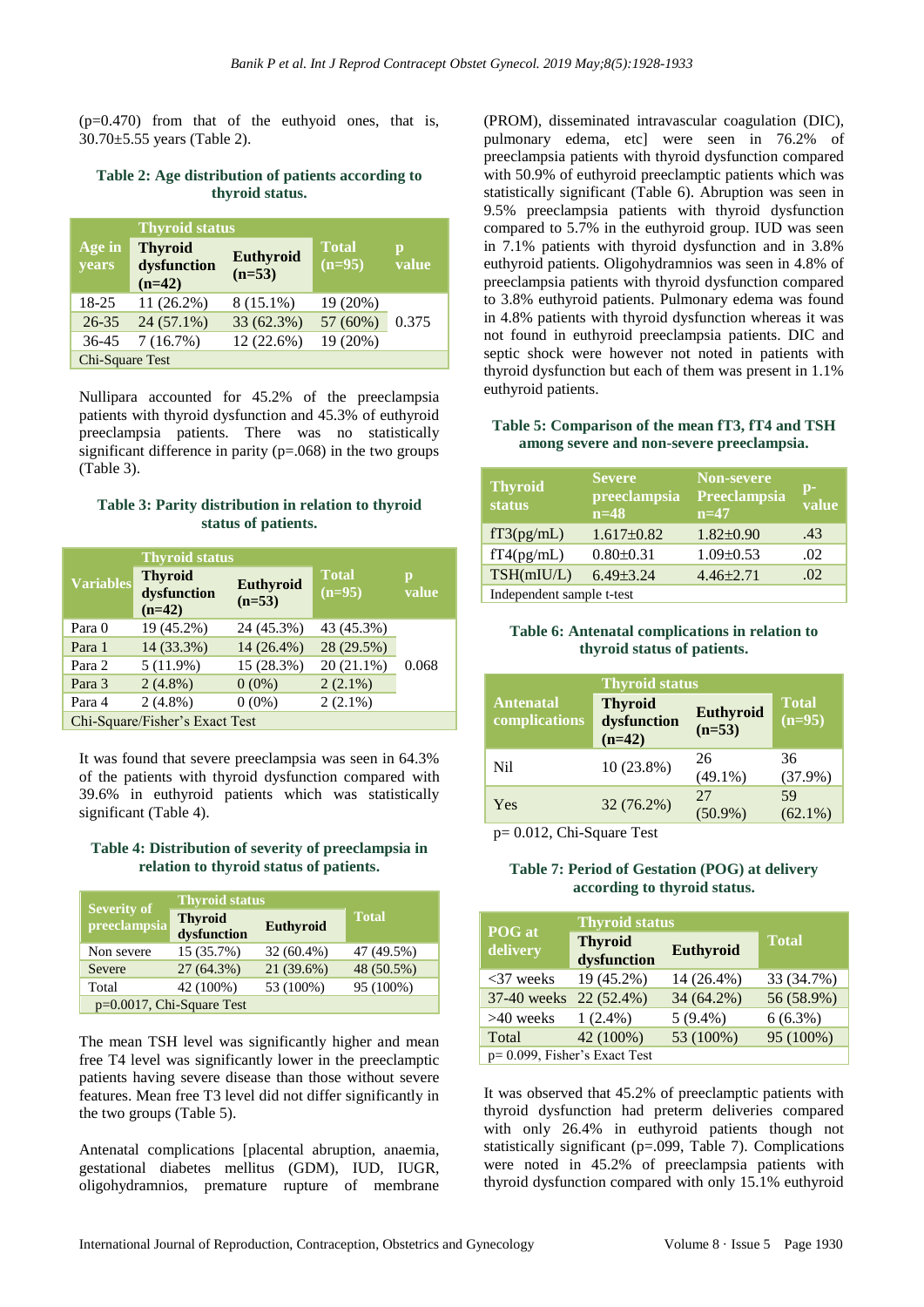patients and this difference was found to be statistically significant  $(p=.001)$ .

#### **Table 8: Intraoperative/intrapartum complications in relation to thyroid status.**

|                                                 | <b>Thyroid status</b>                     |                              |                          |  |
|-------------------------------------------------|-------------------------------------------|------------------------------|--------------------------|--|
| Intraoperative/<br>intrapartum<br>complications | <b>Thyroid</b><br>dysfunction<br>$(n=42)$ | <b>Euthyroid</b><br>$(n=53)$ | <b>Total</b><br>$(n=95)$ |  |
| Nil                                             | 23 (54.8%)                                | 45 (84.9%)                   | 68<br>(71.6%)            |  |
| Yes                                             | 19 (45.2%)                                | $8(15.1\%)$                  | 27<br>$(28.4\%)$         |  |
| <b>Atonic PPH</b>                               | 18 (42.9%)                                | $7(13.2\%)$                  | 25<br>$(26.3\%)$         |  |
| <b>Biood</b><br>transfusion                     | 18 (42.9%)                                | $8(15.1\%)$                  | 26<br>$(27.4\%)$         |  |
| ICU<br>admission                                | $1(2.4\%)$                                | $0(0\%)$                     | 1<br>$(1.1\%)$           |  |
| Peripartum<br>hysterectomy                      | $0(0\%)$                                  | $2(3.8\%)$                   | 2<br>$(2.1\%)$           |  |
| Morbidly<br>adherent<br>placenta                | $0(0\%)$                                  | $1(1.9\%)$                   | $(1.1\%)$                |  |
| p=0.001, Chi-Square Test                        |                                           |                              |                          |  |

#### **Table 9: Distribution of birth weight of babies in relation to thyroid status of mothers.**

| <b>Birth</b>                | <b>Thyroid status</b>         |              |              |
|-----------------------------|-------------------------------|--------------|--------------|
| weight<br>(kg)              | <b>Thyroid</b><br>dysfunction | Euthyroid    | <b>Total</b> |
| <2.5                        | 26 (61.9%)                    | $17(32.1\%)$ | 43 (45.3%)   |
| >2.5                        | $16(38.1\%)$                  | 36 (67.9%)   | 52 (54.7%)   |
| Total                       | 42 (100%)                     | 53 (100%)    | 95 (100%)    |
| $p<0.005$ , Chi-square test |                               |              |              |

Low birth weight babies were born in 61.9% of preeclamptic mothers with thyroid dysfunction compared with 32.1% of the euthyroid mothers which was statistically significant (p< .005, Table 9).

**Table 10: Apgar score of babies in relation to thyroid status of mothers.**

| Apgar                    | <b>Thyroid status</b>         |           |              |  |
|--------------------------|-------------------------------|-----------|--------------|--|
| score at 5<br>minutes    | <b>Thyroid</b><br>dysfunction | Euthyroid | <b>Total</b> |  |
| $<$ 7                    | 17 (40.5%)                    | 9(17%)    | 26 (27.4%)   |  |
| >7                       | 25 (59.5%)                    | 44 (83%)  | 69 (72.6%)   |  |
| Total                    | 42 (100%)                     | 53 (100%) | 95 (100%)    |  |
| p=0.011, Chi-Square Test |                               |           |              |  |

It was also found that 40.5% of preeclamptic mothers with thyroid dysfunction gave birth to babies with Apgar score less than 7 at 5 minute of birth compared with only 17% of euthyroid preeclamptic mothers and the

difference was statistically significant (p= .011, Table 10). Moreover, 45.2% of the babies of preeclamptic mothers with thyroid dysfunction were admitted at NICU at birth compared only 13.2% of babies of euthyroid mothers and the difference was statistically significant  $(p<.001)$ .

## **DISCUSSION**

Preeclampsia is a multisystem disorder of unknown aetiology unique to human pregnancy. It may be associated with hypothyroidism that carries a higher risk of adverse obstetric outcomes. A number of biochemical markers have been proposed to predict preeclampsia but with inconsistent reliability and poor predictive value for routine use. Understanding the frequency of thyroid dysfunction in preeclampsia and its impact on fetomaternal outcomes may be helpful in predicting the occurrence and severity of preeclampsia.

A total of 95 preeclamptic patients were studied in the present study; out of which 42 (44.2%) were found to have thyroid dysfunction with 37 (38.9%) patients having subclinical hypothyroidism and 4 (4.2%) patients with overt hypothyroidism and 1 (1%) hyperthyroidism. Bankowska EM et al, found that 78.2% of patients with pregnancy induced hypertension had thyroid dysfunction and concluded that subclinical hypothyroidism as the most common thyroid dysfunction in the tested group supporting the findings of the present study. $9$  Kharb S et al, also observed that 55% of preeclamptic patients had hypothyroidism.<sup>10</sup> Deshpande S et al, also found that there was a significant association between preeclampsia and thyroid hypofunction ( $p = .0406$ ).<sup>11</sup> However, contrary to this, thyroid function changes were not found in preeclamptic patients in the study of Khadem M et al.<sup>12</sup>

In the present study, majority of the patients i.e 57.1% of the preeclamptic patients with thyroid dysfunction and 62.3% of euthyroid preeclampsia patients were in the age group of 26 to 35 years. Nulliparity accounted for 45.2% of the preeclamptic women with thyroid dysfunction and 45.3% of the euthyroid ones. There was no significant difference in age and parity in the two groups showing that both the groups were comparable. This can be explained by the fact that in our institution, most of the patients getting admitted and delivered are nulliparous and primigravidae. The numbers of multiparous and especially grand multiparous women are reducing due to increased use of family planning techniques. As a whole, 45.3% of the preeclamptic patients were nulliparous which is supported by other studies like Singh A et al, who reported nulliparity as a risk factor for severe preeclampsia.<sup>13</sup>

Severe preeclampsia was seen in 64.3% of the patients with thyroid dysfunction compared with 39.6% in the euthyroid patients which was found to be statistically significant. Similarly, Kharb S et al, and Wilson KL et al, found a significant association between severity of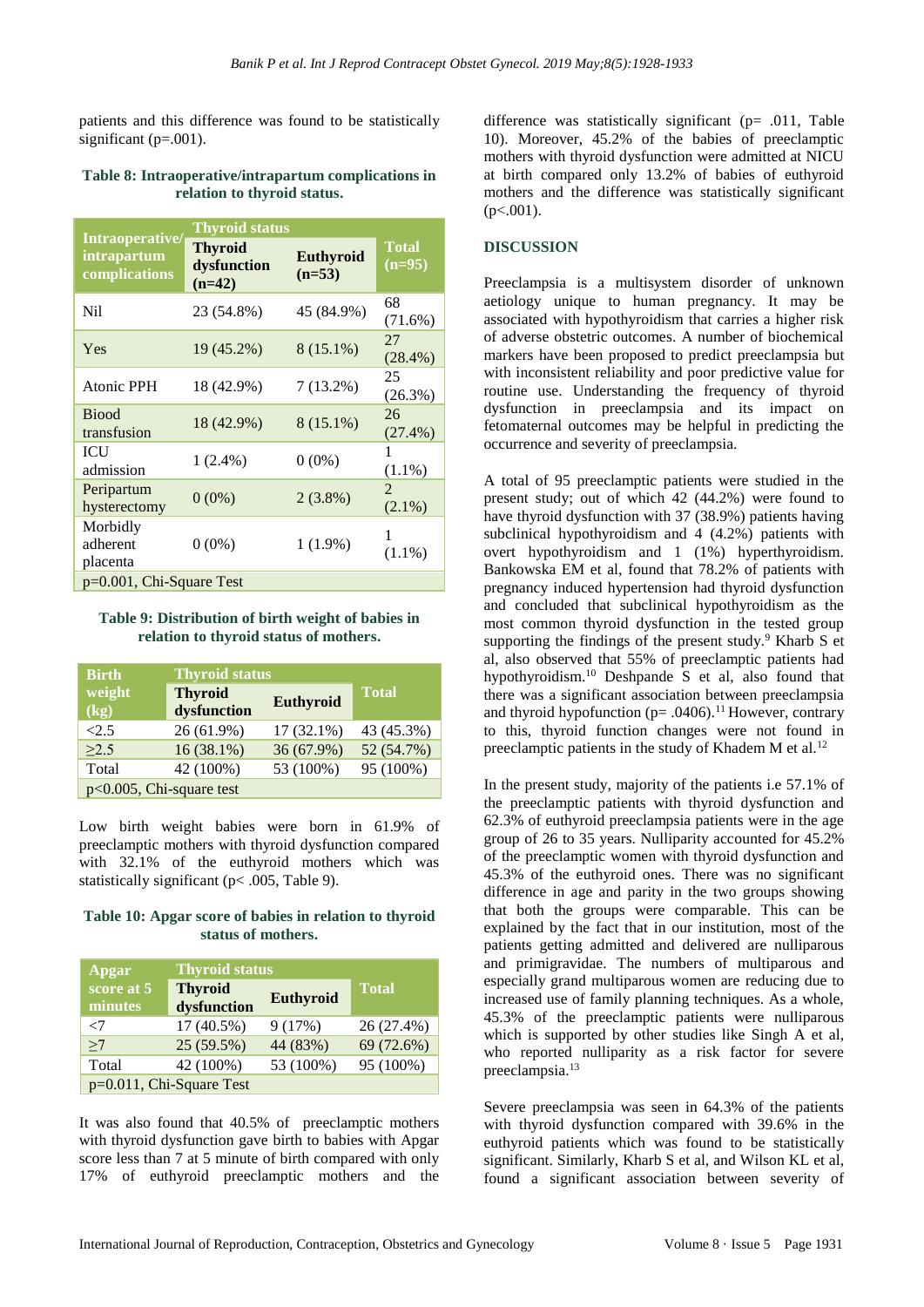preeclampsia and hypothyroidism.10,14 Kharb S et al, also found that preeclamptics with raised TSH levels had significantly higher mean arterial pressure as compared with preeclamptic patients with normal TSH levels  $(p<.001)$ .<sup>10</sup> There are a number of observations that support the biological plausibility of this association. These include the cardiovascular effects of abnormal concentration of thyroid hormones like ventricular hypertrophy leading to heart failure.<sup>15</sup> These aberrations follow long term exposure to excessive or decreased thyroid hormones.<sup>16</sup> Subclinical hypothyroidism might cause endothelial dysfunction characterised by diminished nitric oxide production with impaired vasorelaxation which might cause hypertension.<sup>17</sup> Hypothyroidism might also cause vascular smooth muscle contraction, leading to increased diastolic hypertension, peripheral vascular resistance and decreased tissue perfusion.<sup>18</sup>

In the present study, the mean S.TSH level was significantly higher and mean free T4 level was significantly lower in the preeclamptic patients having severe disease than those without severe features. Mean free T3 level did not differ significantly in the two groups. Thus, thyroid hormone level might be correlated with the occurrence of preeclampsia and also with its severity. Kharb S et al, reported that there was a state of biochemical hypothyroidism that correlated with severity of preeclampsia and influenced obstetric outcome in women with preeclampsia.<sup>10</sup> Despande S et al, also reported that severe preeclampsia patients had 2.87 times more chances of thyroid hypofunction.<sup>11</sup> Wilson KL et al. reported that women with subclinical hypothyroidism in pregnancy have an increased risk of severe preeclampsia when compared with euthyroid women. $14$  In contrast, Sheela SR et al, reported that changes in the thyroid hormones did not correlate with the severity of preeclampsia.<sup>19</sup>

It was observed that antenatal complications like abruption, anemia, GDM, IUD, IUGR, oligohydramnios, PROM, DIC, pulmonary edema were seen in 76.2% of preeclampsia patients with thyroid dysfunction compared with 50.9% of euthyroid preeclampsia patients which was found to be statistically significant ( $p = .012$ ). Abruption was seen in 9.5% preeclampsia patients with thyroid dysfunction compared to 5.7% in the euthyroid group. IUD was seen in 7.1% patients with thyroid dysfunction and in 3.8% euthyroid patients.

Sravani M et al, found that in hypothyroid women with hypertension, abruption was seen in 6%, IUD in 10% and IUGR in 14% of the patients supporting the findings of our study.<sup>20</sup> These findings suggest that thyroid dysfunction in preeclampsia has a role to play in increasing the complications associated with it significantly needing timely detection and treatment for better outcomes.

In the present study, 45.2% preeclampsia patients with thyroid dysfunction had preterm delivery which was more than that in euthyroid patients (26.4%). Sravani M et al, also found higher incidence of preterm deliveries (10%) in patients with hypothyroidism complicated with hypertension.<sup>21</sup> This may be secondary to the increased severity of preeclampsia associated with raised thyrotropin levels as found in the above-mentioned studies and thus increasing the neonatal morbidity due to prematurity.

Intrapartum or intraoperative complications like atonic PPH, blood transfusions, ICU admission were noted in 45.2% of the preeclampsia patients with thyroid dysfunction compared with only 15.1% euthyroid patients and this difference was found to be statistically significant  $(p=.001)$  which can be explained by the increased occurrence of antenatal complications and need for emergency LSCS in the women with thyroid dysfunction than the euthyroid ones.

Low birth weight babies were seen in 61.9% of preeclamptic mothers with thyroid dysfunction which was significantly more than that seen in euthyroid mothers (32.1%). Similarly, Sardana D et al, found a significant negative correlation between birth weight and TSH level  $(p<.001)$  in patients with preeclampsia.<sup>21</sup> Kharb S et al, found that birth weight was significantly lower in preeclamptic women having high TSH levels as compared to euthyroid preeclampsia patients  $(p<.001)$ and commented that this might be explained by placental dysfunction in preeclamptic patients causing failure in estrogen production, leading to a decrease in TBG, total T3 and total T4 levels with simultaneous growth failure of the fetus. $10$ 

In the present study, 40.5% of the patients with thyroid dysfunction had babies with Apgar score less than 7 at 5 minute of birth compared with only 17% of the babies of euthyroid mothers. Again, 45.2% of the babies of preeclamptic mothers with thyroid dysfunction were admitted at NICU at birth compared with only 13.2% of babies of euthyroid mothers. These findings showed the unfavourable outcomes of preeclampsia complicated with thyroid dysfunction. Sunanda K et al, also found that preeclamptic patients with raised TSH had increased perinatal mortality and morbidity in terms of abnormal Apgar score at birth and NICU admissions compared with euthyroid preeclamptic patients.<sup>5</sup>

# **CONCLUSION**

Preeclamptic patients with thyroid dysfunction were found to be at greater risk of adverse fetomaternal outcomes like preterm delivery, abruption, IUGR, IUD, PPH, low birth weight babies, birth asphyxia and subsequent NICU admission than euthyroid preeclampsia patients.